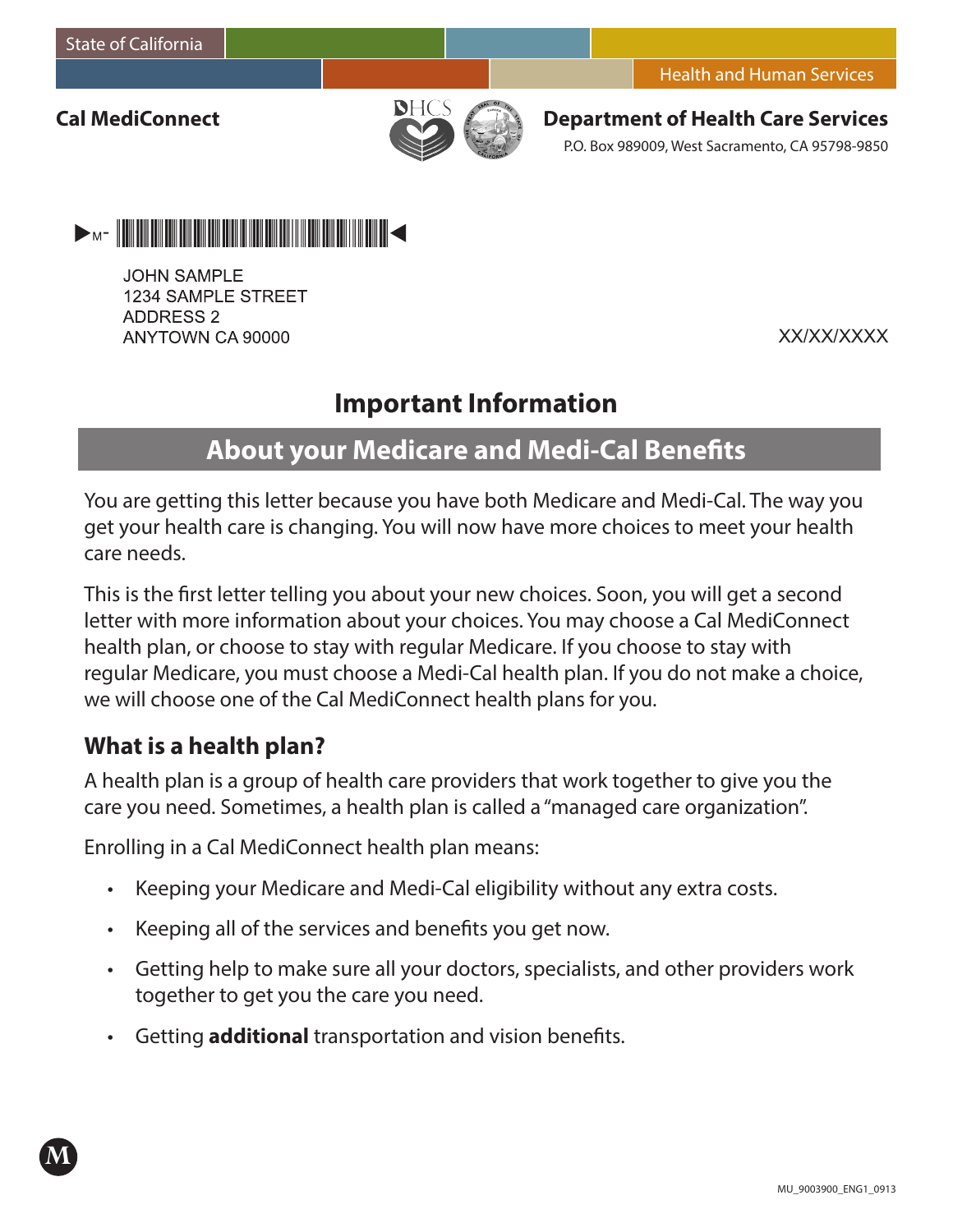## **When do I need to make a choice?**

Soon, you will get more information about your health plan choices. You may choose a Cal MediConnect health plan, or choose to stay with regular Medicare. If you choose to stay with regular Medicare, you must choose a Medi-Cal health plan. If you do not make a choice, we will choose one of the Cal MediConnect health plans for you. You keep the benefits and services you have now, and your doctors and providers will work with your health plan.

Medi-Cal and Medicare will work with the health plan to let them know about your health care needs, so the health plan will be ready to serve you on the first day that your coverage is effective.

#### **Your choices include:**

- 1. **Enrolling in a Cal MediConnect health plan.** These are special health plans that cover all Medicare and Medi-Cal services, such as transportation and vision benefits. In a Cal MediConnect plan, you keep all the benefits and services you have now. Your doctors and providers will work with your health plan to ensure you get the care you need.
- 2. **Enrolling in the Program for All-Inclusive Care for the Elderly (PACE)** if you are 55 or older and need a higher level of care to live at home. PACE provides all Medicare and Medi-Cal benefits plus extra services to help seniors who have chronic conditions live at home.
- 3. **Enrolling in a Medi-Cal health plan. Your Medicare will stay the way it is now.** Joining a Medi-Cal health plan will allow you to keep your Medicare doctors and hospitals, and you will not lose any services.

## **How does this change help me?**

The change helps you because your Medicare and Medi-Cal benefits work together and work better for you.

In a health plan, your doctors, pharmacists, Long-Term Services and Supports (LTSS), and other providers work together to care for you. This is called "care coordination." LTSS include a number of different home and community-based services that allows you with disabilities to stay in your home.

## **What should I do now?**

- • Talk about these choices with someone who knows about your health care needs, like your family or doctors.
- Watch your mail for a packet from Health Care Options in about one month.